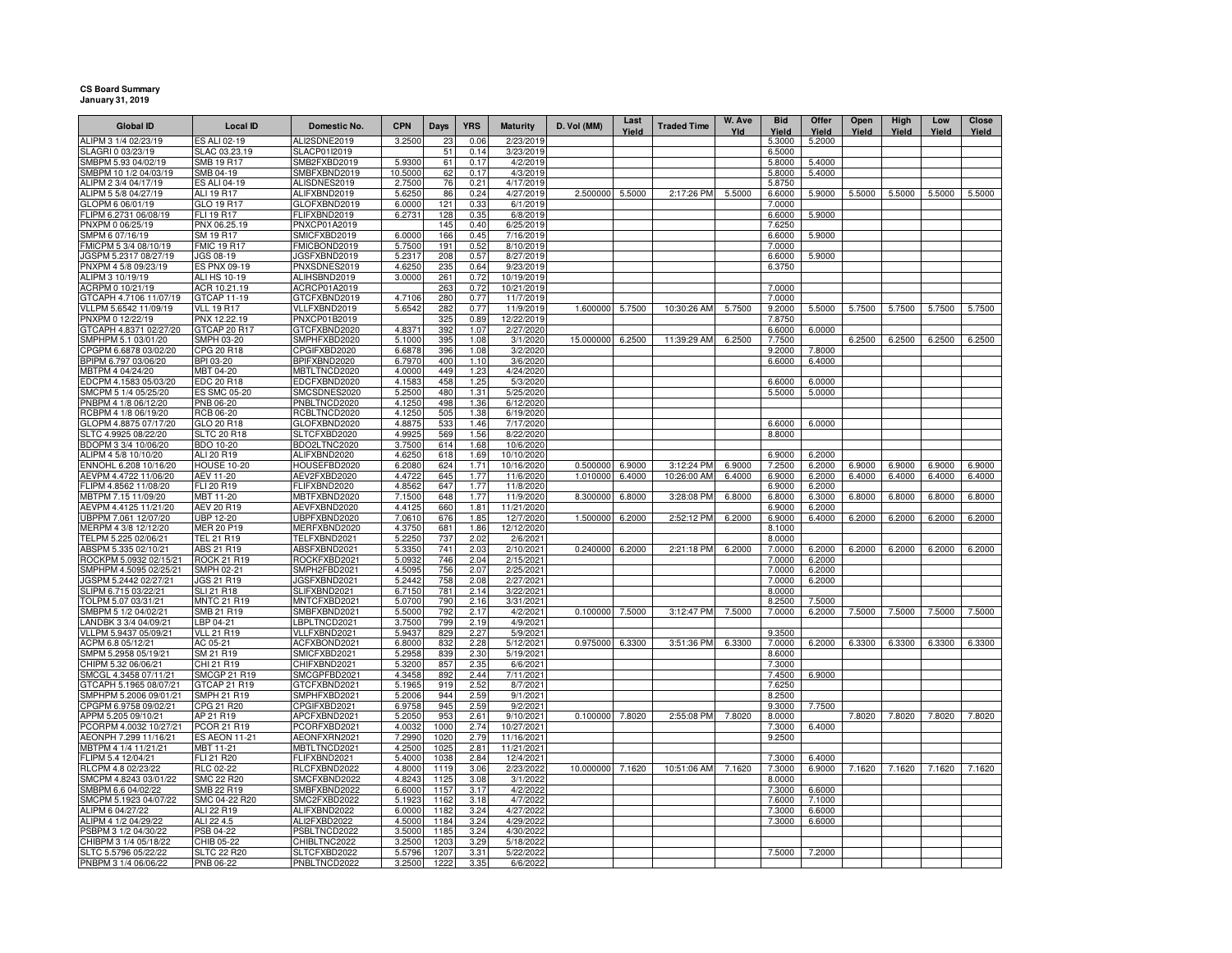| <b>Global ID</b>                                | Local ID                                | Domestic No.                 | <b>CPN</b>       | Days                | <b>YRS</b>   | <b>Maturity</b>         | D. Vol (MM)          | Last<br>Yield | <b>Traded Time</b> | W. Ave<br>Yld    | <b>Bid</b><br>Yield | <b>Offer</b><br>Yield | Open<br>Yield    | High<br>Yield | Low<br>Yield | Close<br>Yield   |
|-------------------------------------------------|-----------------------------------------|------------------------------|------------------|---------------------|--------------|-------------------------|----------------------|---------------|--------------------|------------------|---------------------|-----------------------|------------------|---------------|--------------|------------------|
| ENNOHL 6.131 07/16/22                           | <b>HOUSE 22 R20</b>                     | HOUSEFBD2022                 | 6.1310           | 1262                | 3.46         | 7/16/202                |                      |               |                    |                  | 8.2000              |                       |                  |               |              |                  |
| SMPM 6.9442 07/16/22                            | SM 22 R19                               | SMICFXBD2022                 | 6.9442           | 1262                | 3.46         | 7/16/2022               |                      |               |                    |                  | 7.5000              | 6.9000                |                  |               |              |                  |
| AEVPM 5.0056 08/06/22                           | <b>AEV 22 R20</b>                       | AEVFXBND2022                 | 5.0056           | 1283                | 3.51         | 8/6/2022                |                      |               |                    |                  | 7.5000              |                       |                  |               |              |                  |
| LIPM 5.3567 08/20/22                            | <b>FLI 22 R20</b>                       | FLIFXBND2022                 | 5.3567           | 1297                | 3.55         | 8/20/2022               | 3.000000<br>0.610000 | 6.3500        | 11:55:07 AM        | 6.3500<br>4.0000 | 7.8500              | 7.5000                | 6.3500<br>4.0000 | 6.3500        | 6.3500       | 6.3500<br>4.0000 |
| EWPM 4 09/21/22<br>PNBPM 3 3/4 10/27/22         | EW 09-22<br>PNB 10-22                   | EWBLTNCD2022<br>PNB2LTNC2022 | 4.0000<br>3.7500 | <b>1329</b><br>1365 | 3.64<br>3.74 | 9/21/202<br>10/27/202   |                      | 4.0000        | 11:04:06 AM        |                  |                     |                       |                  | 4.0000        | 4.0000       |                  |
| CHIBPM 3.65 12/02/22                            | CHIB 12-22                              | CHIB2LTN2022                 | 3.6500           | 1401                | 3.84         | 12/2/2022               |                      |               |                    |                  |                     |                       |                  |               |              |                  |
| ROBBNK 4 1/8 12/16/22                           | <b>RBANK 12-22</b>                      | RBANKLTN2022                 | 4.1250           | 1415                | 3.87         | 12/16/2022              |                      |               |                    |                  |                     |                       |                  |               |              |                  |
| SMCGL 5 3/8 12/22/22                            | <b>SMCGP 22 R20</b>                     | SMCGPFBD2022                 | 5.3750           | 1421                | 3.89         | 12/22/2022              |                      |               |                    |                  | 8.2500              | 6.2500                |                  |               |              |                  |
| FLIPM 5.0496 01/07/23                           | CPI 01-23 R20                           | CPIFXBND2023                 | 5.0496           | 1437                | 3.93         | 1/7/2023                |                      |               |                    |                  | 7.8000              | 6.7500                |                  |               |              |                  |
| RCBPM 3 3/4 02/11/23                            | RCB 02-23                               | RCBLTNCD2023                 | 3.7500           | 1472                | 4.03         | 2/11/2023               |                      |               |                    |                  |                     |                       |                  |               |              |                  |
| BDOPM 3 5/8 02/18/23                            | BDO 02-23                               | BDOLTNCD2023                 | 3.6250           | 1479                | 4.05         | 2/18/2023               |                      |               |                    |                  |                     |                       |                  |               |              |                  |
| GTCAPH 5.0937 02/27/23                          | GTCAP 23 R20                            | GTCFXBND2023                 | 5.0937           | 1488                | 4.07         | 2/27/2023               |                      |               |                    |                  | 8.3750              |                       |                  |               |              |                  |
| SMPHPM 5.663 03/01/23                           | <b>SMPH 23 R21</b>                      | SMPHFXBD2023                 | 5.6630           | 1490                | 4.08         | 3/1/2023                |                      |               |                    |                  | 9.1500              |                       |                  |               |              |                  |
| SMCPM 6 1/4 03/19/23                            | SMC 23 R21                              | SMCFXBND2023                 | 6.2500           | 1508                | 4.13         | 3/19/2023               |                      |               |                    |                  | 7.5000              | 6.9000                |                  |               |              |                  |
| PNBPM 3 7/8 04/26/23<br>EDCPM 4.7312 05/03/23   | PNB 04-23<br>EDC 23 R19                 | PNBLTNCD2023<br>EDCFXBND2023 | 3.8750<br>4.7312 | 1546<br>155         | 4.23<br>4.25 | 4/26/2023<br>5/3/202    |                      |               |                    |                  |                     |                       |                  |               |              |                  |
| SECBPM 3 7/8 05/08/23                           | <b>SECB 05-23</b>                       | SECBLTNC2023                 | 3.8750           | 1558                | 4.27         | 5/8/2023                |                      |               |                    |                  | 8.3500              |                       |                  |               |              |                  |
| BPIPM 3 3/4 05/24/23                            | BPI 05-23                               | BPILTNCD2023                 | 3.7500           | 1574                | 4.31         | 5/24/2023               |                      |               |                    |                  |                     |                       |                  |               |              |                  |
| ACPM 3.92 07/07/23                              | AC 23 R22                               | ACFXBOND2023                 | 3.9200           | 1618                | 4.43         | 7/7/2023                |                      |               |                    |                  | 7.8000              |                       |                  |               |              |                  |
| SMCGL 4.7575 07/11/23                           | <b>SMCGP 23 R21</b>                     | SMCGPFBD2023                 | 4.7575           | 1622                | 4.44         | 7/11/2023               |                      |               |                    |                  | 7.7000              |                       |                  |               |              |                  |
| GLOPM 5.2792 07/17/23                           | GLO 23 R20                              | GLOFXBND2023                 | 5.2792           | 1628                | 4.46         | 7/17/2023               | 1.020000             | 6.4300        | 2:29:39 PM         | 6.4300           | 8.0000              |                       | 6.4300           | 6.4300        | 6.4300       | 6.4300           |
| SMCGL 6 3/4 08/17/23                            | SMCGP 08-23 R21                         | SMCGP2BD2023                 | 6.7500           | 1659                | 4.54         | 8/17/2023               |                      |               |                    |                  | 8.8750              |                       |                  |               |              |                  |
| UBPPM 4 3/8 08/21/23                            | UBP 08-23                               | UBPLTNCD2023                 | 4.3750           | 1663                | 4.55         | 8/21/2023               |                      |               |                    |                  |                     |                       |                  |               |              |                  |
| MBTPM 3 1/2 09/19/23                            | MBT 09-23                               | MBTLTNCD2023                 | 3.5000           | 1692                | 4.63         | 9/19/2023               |                      |               |                    |                  |                     |                       |                  |               |              |                  |
| ALIPM 7.0239 10/05/23                           | ALI 23 R21                              | ALI2FXBD2023                 | 7.0239           | 1708                | 4.68         | 10/5/2023               |                      |               |                    |                  | 8.6000              |                       |                  |               |              |                  |
| ALIPM 3.8915 10/07/23<br>CORPM 4.5219 10/27/23  | ALI 23 R22<br><b>PCOR 23 R21</b>        | ALIFXBND2023<br>PCORFXBD2023 | 3.8915<br>4.5219 | 1710<br>1730        | 4.68<br>4.74 | 10/7/2023<br>10/27/2023 | 0.240000             | 6.3000        | 2:32:49 PM         | 6.3000           | 8.2000<br>8.5500    | 6.3000                | 6.3000           | 6.3000        | 6.3000       | 6.3000           |
| SECBPM 4 1/2 11/02/23                           | <b>SECB 11-23</b>                       | SECB2LTN2023                 | 4.5000           | 1736                | 4.75         | 11/2/2023               |                      |               |                    |                  |                     |                       |                  |               |              |                  |
| BDOPM 4 3/8 11/07/23                            | BDO 11-23                               | BDO2LTNC2023                 | 4.3750           | 1741                | 4.77         | 11/7/2023               |                      |               |                    |                  |                     |                       |                  |               |              |                  |
| FLIPM 5.4333 11/08/23                           | FLI 23 R20                              | FLIFXBND2023                 | 5.433            | 1742                | 4.77         | 11/8/2023               | 0.500000             | 6.8250        | 2:28:58 PM         | 6.8250           | 7.8000              |                       | 6.8250           | 6.8250        | 6.8250       | 6.8250           |
| AEONPH 7.695 11/16/23                           | <b>ES AEON 11-23</b>                    | AEONFXRN2023                 | 7.6950           | 1750                | 4.79         | 11/16/2023              |                      |               |                    |                  | 9.7500              |                       |                  |               |              |                  |
| AEVPM 4.6188 11/21/23                           | <b>AEV 23 R20</b>                       | AEVFXBND2023                 | 4.6188           | 1755                | 4.81         | 11/21/2023              |                      |               |                    |                  | 8.6500              |                       |                  |               |              |                  |
| EWPM 4 5/8 12/07/23                             | EW 12-23                                | EWBLTNCD2023                 | 4.6250           | 1771                | 4.85         | 12/7/2023               |                      |               |                    |                  |                     |                       |                  |               |              |                  |
| SMPM 5.159 12/09/23                             | SM 23 R21                               | SMICFXBD2023                 | 5.1590           | 1773                | 4.85         | 12/9/2023               | 1.020000             | 6.4500        | 2:29:23 PM         | 6.4755           | 8.7500              |                       | 6.5000           | 6.5000        | 6.4500       | 6.4500           |
| VLLPM 8 12/21/23                                | <b>VLL 23 R21</b>                       | VLLFXBND2023                 | 8.0000           | 1785                | 4.89         | 12/21/2023              | 0.200000             | 7.7500        | 2:10:12 PM         | 7.7500           | 8.0750              |                       | 7.7500           | 7.7500        | 7.7500       | 7.7500           |
| CHIBPM 4.55 01/12/24                            | CHIB 01-24<br><b>RBANK 01-24</b>        | CHIBLTNC2024<br>RBANKLTN2024 | 4.5500<br>4.8750 | 1807<br>1811        | 4.95<br>4.96 | 1/12/2024<br>1/16/2024  |                      |               |                    |                  |                     |                       |                  |               |              |                  |
| ROBBNK 4 7/8 01/16/24<br>DCPM 6.1458 01/24/24   | FDC 24 R21                              | FDCFXBND2024                 | 6.1458           | 1819                | 4.98         | 1/24/2024               | 1.770000             | 6.4000        | 3:32:34 PM         | 6.4000           | 7.8000              | 6.3500                | 6.4000           | 6.4000        | 6.4000       | 6.4000           |
| APPM 7.5095 01/25/24                            | AP 24 R22                               | APCFXBND2024                 | 7.5095           | 1820                | 4.98         | 1/25/2024               |                      |               |                    |                  | 8.2000              |                       |                  |               |              |                  |
| ALIPM 5 01/30/24                                | ALI 24 R20                              | ALIFXBND2024                 | 5.0000           | 1825                | 5.00         | 1/30/2024               | 0.500000             | 6.4250        | 2:16:30 PM         | 6.4250           | 7.5000              | 6.9000                | 6.4250           | 6.4250        | 6.4250       | 6.4250           |
| TELPM 5.2813 02/06/24                           | <b>TEL 24 R21</b>                       | TELFXBND2024                 | 5.2813           | 1832                | 5.02         | 2/6/2024                |                      |               |                    |                  | 8.7500              |                       |                  |               |              |                  |
| PSBPM 5 02/09/24                                | PSB 02-24                               | PSBLTNCD2024                 | 5.0000           | 1835                | 5.02         | 2/9/2024                |                      |               |                    |                  |                     |                       |                  |               |              |                  |
| JGSPM 5.3 02/27/24                              | <b>JGS 24 R20</b>                       | JGSFXBND2024                 | 5.3000           | 1853                | 5.07         | 2/27/2024               |                      |               |                    |                  | 8.7500              |                       |                  |               |              |                  |
| SMCPM 5.284 03/01/24                            | <b>SMC 24 R22</b>                       | SMCFXBND2024                 | 5.2840           | 1856                | 5.08         | 3/1/2024                |                      |               |                    |                  | 8.0000              |                       |                  |               |              |                  |
| STIEPM 5.8085 03/23/24<br>MEGPM 5.3535 03/28/24 | STIESG 24 R22<br><b>MEG 24 R22</b>      | STIGFXBD2024<br>MEGFXBND2024 | 5.8085<br>5.3535 | 1878<br>1883        | 5.14<br>5.16 | 3/23/2024<br>3/28/2024  |                      |               |                    |                  | 8.0000<br>8.5000    | 6.8000                |                  |               |              |                  |
| RCBPM 5 1/2 03/28/24                            | RCB 03-24                               | RCBLTNCD2024                 | 5.5000           | 1883                | 5.16         | 3/28/2024               |                      |               |                    |                  |                     |                       |                  |               |              |                  |
| TOLPM 5 1/2 03/31/24                            | <b>MNTC 24 R21</b>                      | MNTCFXBD2024                 | 5.5000           | 1886                | 5.16         | 3/31/2024               |                      |               |                    |                  | 8.6000              |                       |                  |               |              |                  |
| SMBPM 6 04/02/24                                | SMB 24 R21                              | SMBFXBND2024                 | 6.0000           | 1888                | 5.17         | 4/2/2024                |                      |               |                    |                  | 8.4000              |                       |                  |               |              |                  |
| MBTPM 5 3/8 04/04/24                            | MBT 04-24                               | MBT2LTNC2024                 | 5.3750           | 1890                | 5.18         | 4/4/2024                |                      |               |                    |                  |                     |                       |                  |               |              |                  |
| PBC 5 5/8 04/08/24                              | <b>PBCOM 04-24</b>                      | PBCOMLTN2024                 | 5.6250           | 1894                | 5.19         | 4/8/2024                |                      |               |                    |                  |                     |                       |                  |               |              |                  |
| PCORPM 7.8183 04/19/24                          | <b>PCOR 24 R22</b>                      | PCORFXBD2024                 | 7.8183           | 1905                | 5.22         | 4/19/2024               |                      |               | 3:52:23 PM         | 6.8000           | 9.0000              |                       |                  | 6.8000        |              |                  |
| SMPHPM 5.1683 05/18/24<br>SMPM 5.6125 05/19/24  | SMPH 05-24 R22<br>SM 24 R21             | SMPH2FBD2024<br>SMICFXBD2024 | 5.1683<br>5.6125 | 1934<br>1935        | 5.30<br>5.30 | 5/18/2024<br>5/19/2024  | 1.000000 6.8000      |               |                    |                  | 8.0000<br>9.0000    | 6.7500                | 6.8000           |               | 6.8000       | 6.8000           |
| ABTPM 3 7/8 07/20/24                            | MBT 07-24                               | MBTLTNCD2024                 | 3.8750           | 1997                | 5.47         | 7/20/2024               |                      |               |                    |                  |                     |                       |                  |               |              |                  |
| FPM 6.0952 07/21/24                             | DD 24 R22                               | DDFXBOND2024                 | 6.0952           | 1998                | 5.47         | 7/21/2024               |                      |               |                    |                  | 8.9000              | 7.1000                |                  |               |              |                  |
| GTCAPH 5 5/8 08/07/24                           | GTCAP 24 R21                            | GTCFXBND2024                 | 5.6250           | 2015                | 5.52         | 8/7/2024                |                      |               |                    |                  | 8.6500              |                       |                  |               |              |                  |
| VLLPM 5.7512 08/08/24                           | <b>VLL 24 R23</b>                       | VLLFXBND2024                 | 5.7512           | 2016                | 5.52         | 8/8/2024                |                      |               |                    |                  | 8.5000              |                       |                  |               |              |                  |
| SMPHPM 5.7417 09/01/24                          | <b>SMPH 24 R21</b>                      | SMPHFXBD2024                 | 5.7417           | 2040                | 5.59         | 9/1/2024                |                      |               |                    |                  | 9.0000              |                       |                  |               |              |                  |
| LIPM 5.6389 12/04/24                            | <b>FLI 24 R21</b>                       | FLIFXBND2024                 | 5.6389           | 2134                | 5.84         | 12/4/2024               |                      |               |                    |                  | 9.0000              |                       |                  |               |              |                  |
| SMCGL 6 1/4 12/22/24<br>ACPM 4.82 02/10/25      | <b>SMCGP 24 R22</b><br>AC 25 R23        | SMCGPFBD2024<br>ACFXBOND2025 | 6.2500<br>4.8200 | 215<br>2202         | 5.89<br>6.03 | 12/22/2024<br>2/10/2025 |                      |               |                    |                  | 8.7500<br>7.8500    | 7.0000                |                  |               |              |                  |
| RLCPM 4.9344 02/23/25                           | <b>RLC 02-25</b>                        | RLCFXBND2025                 | 4.9344           | 2215                | 6.06         | 2/23/2025               |                      |               |                    |                  | 8.7000              |                       |                  |               |              |                  |
| SMPHPM 6.0804 03/01/25                          | SMPH 03-25 R23                          | SMPH2FBD2025                 | 6.0804           | 222                 | 6.08         | 3/1/2025                | 10.000000            | 6.4500        | 2:54:03 PM         | 6.4500           | 7.8000              | 7.0000                | 6.4500           | 6.4500        | 6.4500       | 6.4500           |
| SMCPM 6 5/8 03/19/25                            | SMC 25 R23                              | SMCFXBND2025                 | 6.6250           | 2239                | 6.13         | 3/19/2025               |                      |               |                    |                  | 7.5000              | 6.9000                |                  |               |              |                  |
| ALIPM 5 5/8 04/25/25                            | ALI 25 R21                              | ALIFXBND2025                 | 5.6250           | 2276                | 6.23         | 4/25/2025               |                      |               |                    |                  | 8.1500              | 5.6250                |                  |               |              |                  |
| SLTC 6.4872 05/22/25                            | <b>SLTC 25 R22</b>                      | SLTCFXBD2025                 | 6.4872           | 230                 | 6.31         | 5/22/2025               |                      |               |                    |                  | 8.9500              | 7.3000                |                  |               |              |                  |
| TOLPM 6.6407 07/04/25                           | <b>NLEX 25 R23</b>                      | NLEXFXBD2025                 | 6.6407           | 2346                | 6.42         | 7/4/2025                |                      |               |                    |                  | 8.7500              | 6.3000                |                  |               |              |                  |
| ENNOHL 6.8666 07/16/25                          | <b>HOUSE 25 R22</b>                     | HOUSEFBD2025                 | 6.8666           | 2358                | 6.46         | 7/16/202                |                      |               |                    |                  | 8.7500              |                       |                  |               |              |                  |
| -LIPM 5.7139 08/20/25<br>PCORPM 8.0551 10/19/25 | <b>FLI 25 R22</b><br><b>PCOR 25 R23</b> | FLIFXBND2025<br>PCORFXBD2025 | 5.7139<br>8.0551 | 2393<br>2453        | 6.55<br>6.72 | 8/20/202<br>10/19/202   |                      |               |                    |                  | 7.8500<br>8.8750    |                       |                  |               |              |                  |
| ALIPM 4 3/4 10/25/25                            | ALI 25 R22                              | ALI2FXBD2025                 | 4.7500           | 2459                | 6.73         | 10/25/2025              |                      |               |                    |                  | 7.8000              |                       |                  |               |              |                  |
|                                                 |                                         |                              |                  |                     |              |                         |                      |               |                    |                  |                     |                       |                  |               |              |                  |